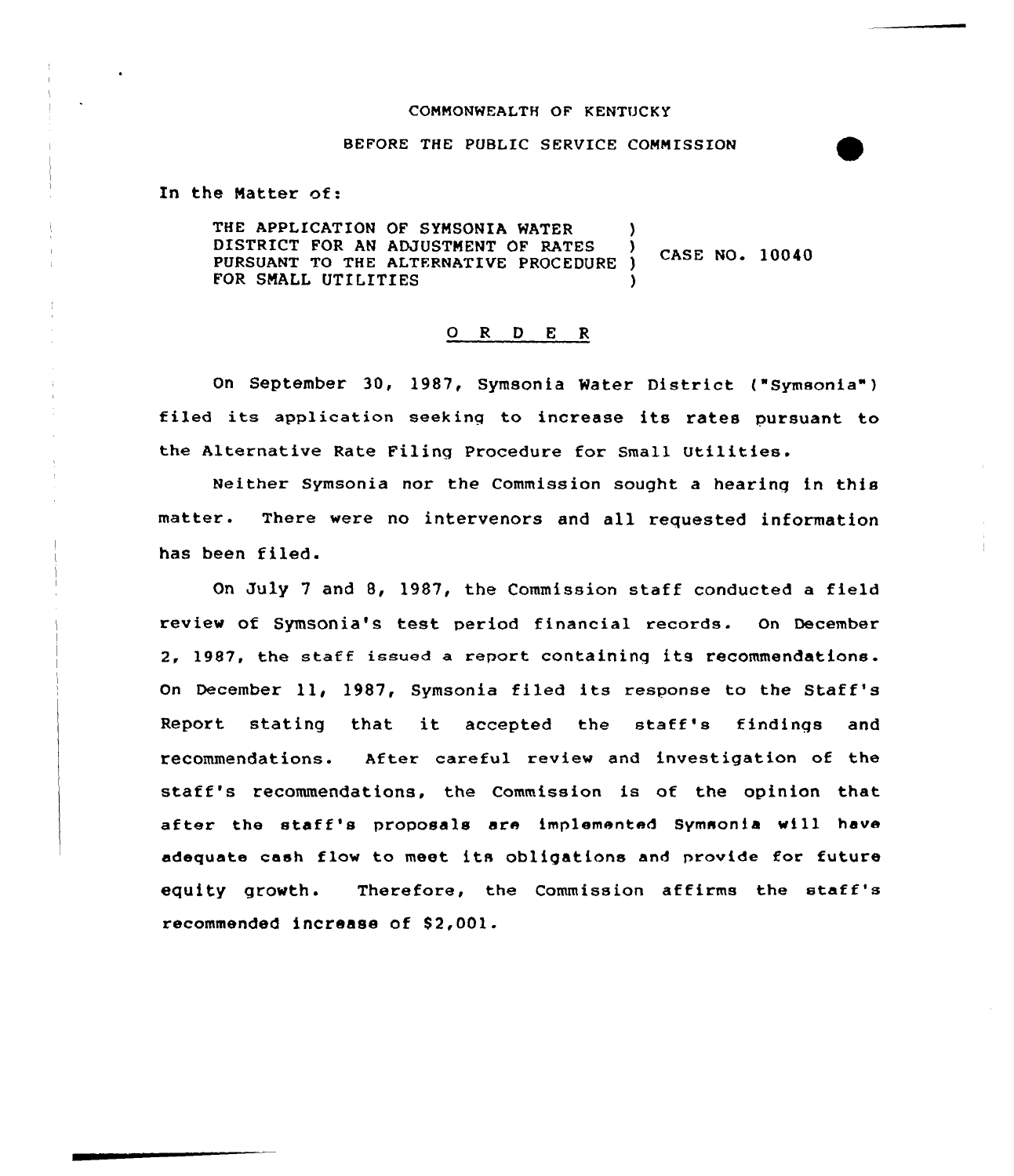#### FINDINGS AND ORDERS

1. Symsonia should be granted rates which would produce additional annual revenues of \$2,001.

2. The rates and charges in Appendix <sup>A</sup> are the fair, just, and reasonable rates and charges to be charged by Symsonia in that they should produce annual revenues of S34,240.

3. Within <sup>30</sup> days of the date of this Order, Symsonia should file with this Commission its revised tariff sheets setting out the rates approved herein.

IT IS THEREFORE ORDERED that:

1. Symsonia be and hereby is granted rates to produce additional annual revenues of \$2,001.

2. The rates and charges in Appendix <sup>A</sup> are the fair, just and reasonable rates and charges to be charged by Symsonia for service rendered on and after the date of this Order.

3. Within 30 days of the date of this Order, Symsonia shall file with this Commission its revised tariff sheets setting out the rates approved herein.

Done at Frankfort, Kentucky< this 5th day of January, 1988.

PUBLIC SERVICE COMMISSION

ATTEST:  $\sqrt{1}$ ce Chairman

Executive Director Compositioner